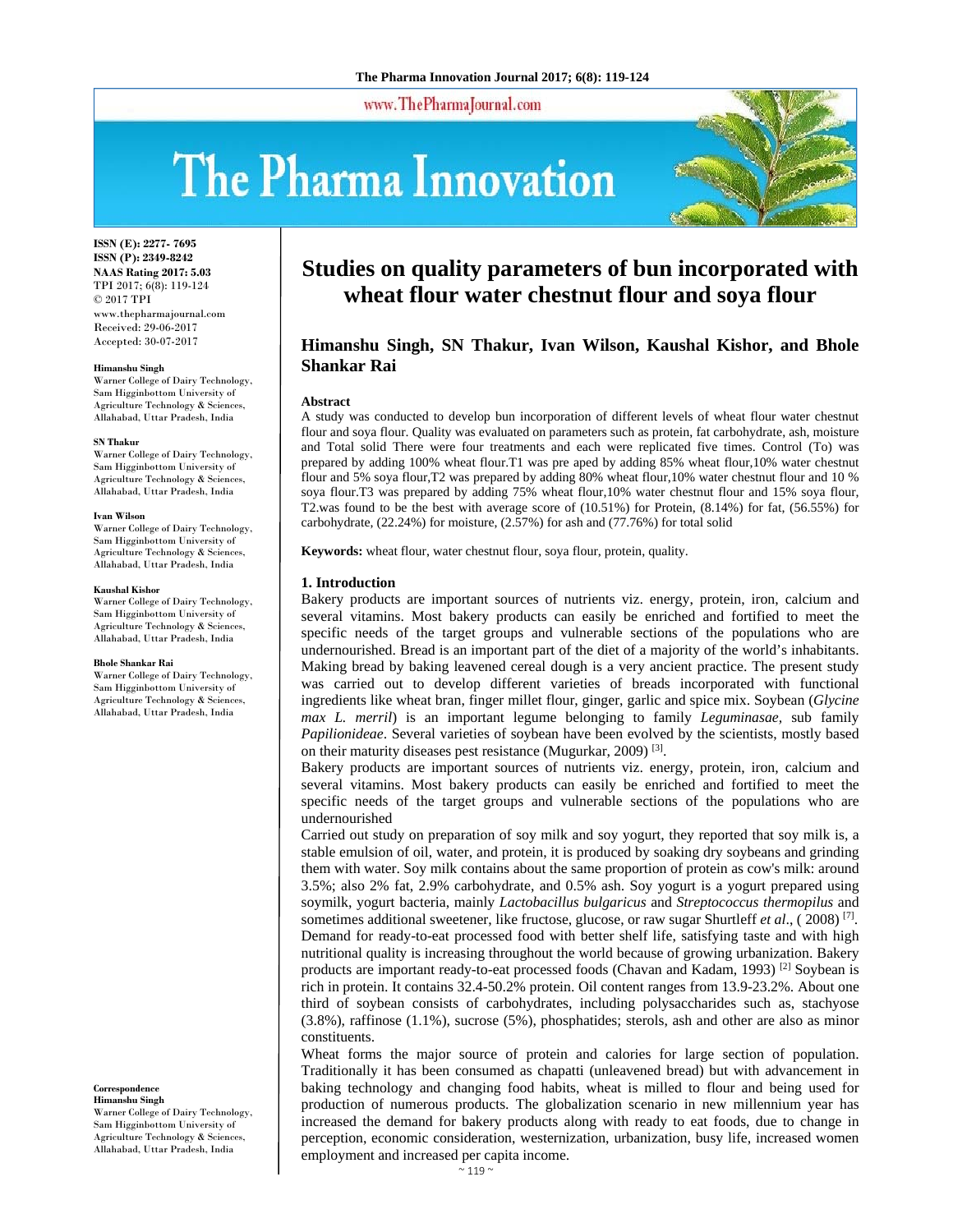Water chestnut (Trapa bisinosa Roxburg) commonly known as "Singhara", is an annual aquatic warm season crop. They are almost fatless and are therefore, a healthy food option. Ground water chestnut powder mixed with water can relive cough. Boiling water chestnuts in water makes the best drink for measles patients and is appropriate for all measles patients from the third day till the ninth day of the cycle. Is helps to speed up the measles cycle. They are good sources of calorie, carbohydrate, dietary fiber, vitamin B6 and also contain fair amount of calcium, potassium, iron and zinc. Water chestnut used for many therapeutic purposes e.g. for jaundice, measles, cough and summer heat etc.

*Trapa bispinosa* is commonly grown throughout India and locally known as Singhara (Water Chestnut) (Singh *et al*., 2011) [5]. In addition to being important for aquatic ecosystems, *Trapa bispinosa* species are also food for humans and animals in India, China, and Southeast Asia. It is grown throughout Asia and tropical Africa in lakes and ponds and is often cultivated for its edible fruit. The medicinal values of the whole herb and fruit have long been recognized in folklore medicine as a cure for various diseases(Rahman *et al*., 2001) [4] The fruits are eaten raw or boiled. When the fruit has been dried, it is ground to a flour called singhare ka atta which is used in many religious rituals and can be consumed as a Phalahar diet on the Hindu fasting days, in Indian traditional festival "Navratri" (Chandana *et al*., 2013)

# **Material and Methods**

The experimental work was carried out in the food laboratory of department of Dairy, Technology, Warner College of Dairy Technology, Sam Higginbottom University of Agriculture, Technology and Sciences, Allahabad. Wheat flour, water chestnut flour, soya flour, butter, dry yeast, salt and Skim milk powder were procured from local market.

# **Treatment Combination of Bun**

Bun was prepared by blending different levels of wheat flour, water chestnut flour and soya flour in following levels

**T0-** Bun was prepared by blending of wheat flour.

**T<sub>1</sub>-** Bun was prepared by blending 85% wheat flour  $+ 5\%$  soy flour + 10% water chestnut flour.

**T2-** Bun was prepared by blending 80% wheat flour + 10% soy flour + 10% water chestnut flour.

**T3-** Bun was prepared by blending 75% wheat flour + 15% soy flour + 10% water chestnut flour.

In order to prepare bun by wheat flour, water chestnut flour and soya flour were taken as per level and all the ingredients were mixed together**.** 2.5 % *Saccharomyces cerevisiae* was added and dough was prepared*.* thereafter dough was incubated at 30  $\rm{^{\circ}C}$  for a period of 1 hour.dough was them divided and shaped.proofing was done 45 min.after then dough was kept in baking oven for 300  $^{\circ}$ C for 15 min.the prepared bun was then cooled. The final product was subjected to gross composition and sensory analysis. Number of treatments were four which were replicated five times.

# **Schematic diagram of preparation of Bun**

**Flow diagram for manufacturing bun by using wheat flour, soy flour and water chestnut flour:** 

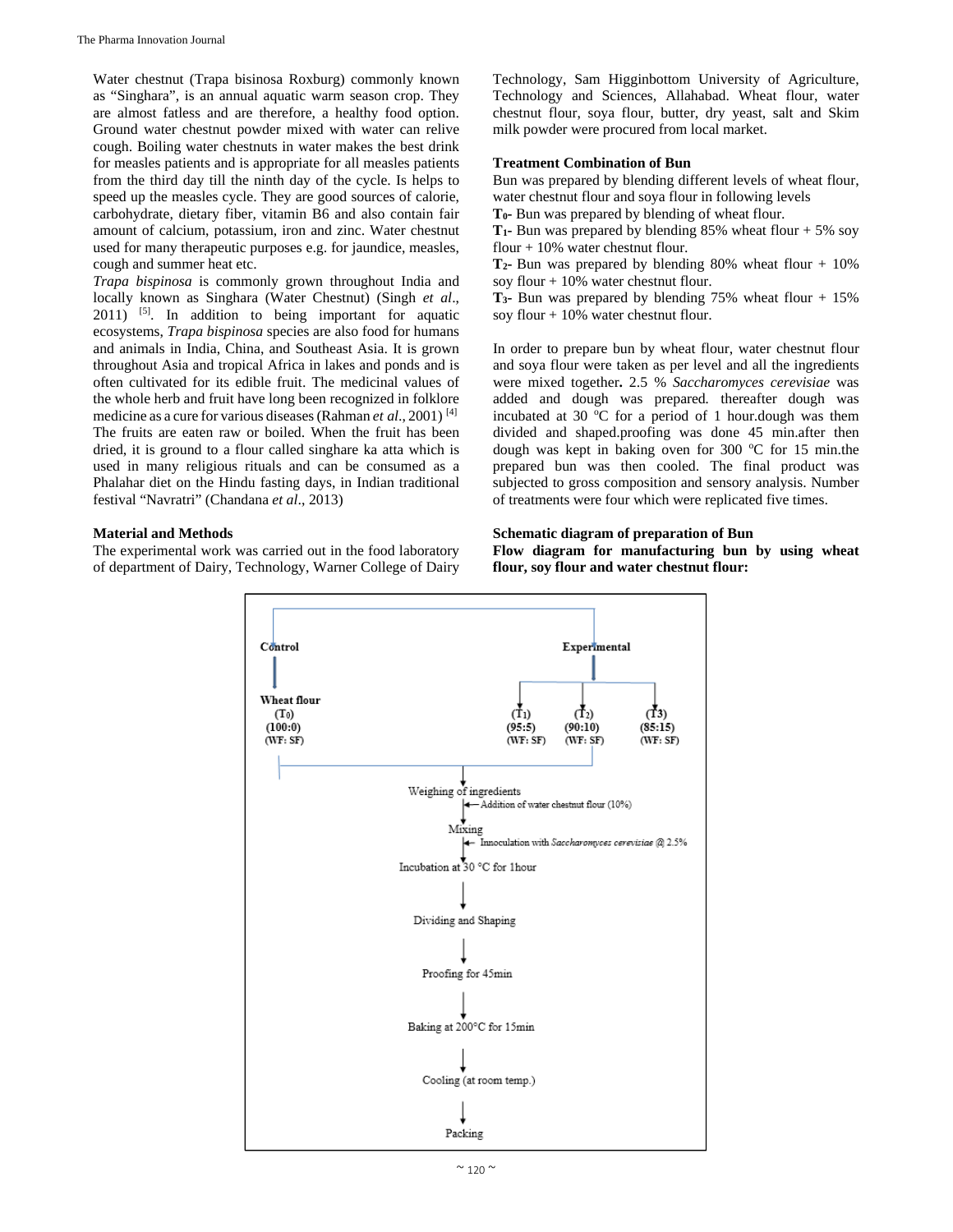## **Result and Discussion**

The present study was based to evolve "Studies on quality parameters of bun incorporated with wheat flour water chestnut flour and soya flour". The data collected on different aspects were tabulated & analyzed statistically using the methods of analysis of variance & critical difference. The significant & non-significant differences observed have been analyzed critically within & between the treatment combinations. The results obtained from the analysis are presented in this chapter under the following headings:

#### **Physico-chemical characteristics of bun**

From table 1 it can be observed that the highest value of protein was found to be in T3 (11.14) containing 75% wheat flour, 10% water chestnut flour and 15% soya flour. lowest value for protein was found to be in To (8.02) containg 100% wheat flour this may be due to addition of ingriendients which are rich in protein has eventually elevated the level of protein in T3. it was also observed that fat percentage in T3 (8.30) was highest containing 75% wheat flour,10% water chestnut flour and 15% soya flour and lowest fat was found to be in To (7.67) containg 100 % wheat flour. this increase in fat may be due to use of soya flour which has 17.3 % fat. Highest percentage of carbohydrate was observed in To(58.50) containg 100% wheat flour lowest value for carbohydrate was observed in T3 (55.73) contaimg 75% wheat flour,10% water chestnut flour and 15% soya flour. highest percentage for ash was observed in T3(2.90) containing 75% wheat flour,10%

water chestnut flour and 15% soya flour. lowest percentage for ash was observed in To (1.01) containg 100% wheat flour. highest percentage for moisture was observed in To(24.60) containing 100% wheat flour lowest percentage for ash was observed in T3(21.78) containg 75% wheat flour,10% water chestnut flour and 15% soya flour. highest percentage for total solid was observed in T3(78.22) containing containg 75% wheat flour,10% water chestnut flour and 15% soya flour. lowest percentage for ash was observed in To(75.40) containing 100% wheat flour

Water Chestnut is readily available and it is cheap, thus it can be a good substitute during fasting in India. Singh. S *et al*.,  $(2017)$ <sup>[6]</sup>

| <b>Parameters</b>  | Tо    | $\mathbf{T}_1$ | ${\bf T}_2$ | T <sub>3</sub> |
|--------------------|-------|----------------|-------------|----------------|
| Protein            | 8.02  | 9.74           | 10.51       | 11.14          |
| Fat                | 7.67  | 7.92           | 8.14        | 8.30           |
| Carbohydrate       | 58.50 | 57.62          | 56.55       | 55.73          |
| Ash                | 1.01  | 1.48           | 2.57        | 2.90           |
| Moisture Content   | 24.60 | 23.23          | 22.24       | 21.78          |
| <b>Total Solid</b> | 75.40 | 76.74          | 77.76       | 78.22          |

**Table 1:** Physicochemical parameters for bun

#### **Protein content of bun**

Protein percentage in bun samples of different treatment and control, the highest mean protein percentage was recorded in the sample of T<sub>3</sub> (11.14) followed by T<sub>2</sub> (10.51), T<sub>1</sub> (9.75) and  $T_0 (8.02)$ .



**Fig 1:** Protein content of bun

#### **Carbohydrate of Bun**

Carbohydrate percentage in bun samples of different treatment and control, the highest mean carbohydrate

percentage was recorded in the sample of  $T_0$  (58.50) followed by  $T_1$  (57.62),  $T_2$  (56.55) and  $T_3$  (55.73).



**Fig 2:** Carbohydrate of Bun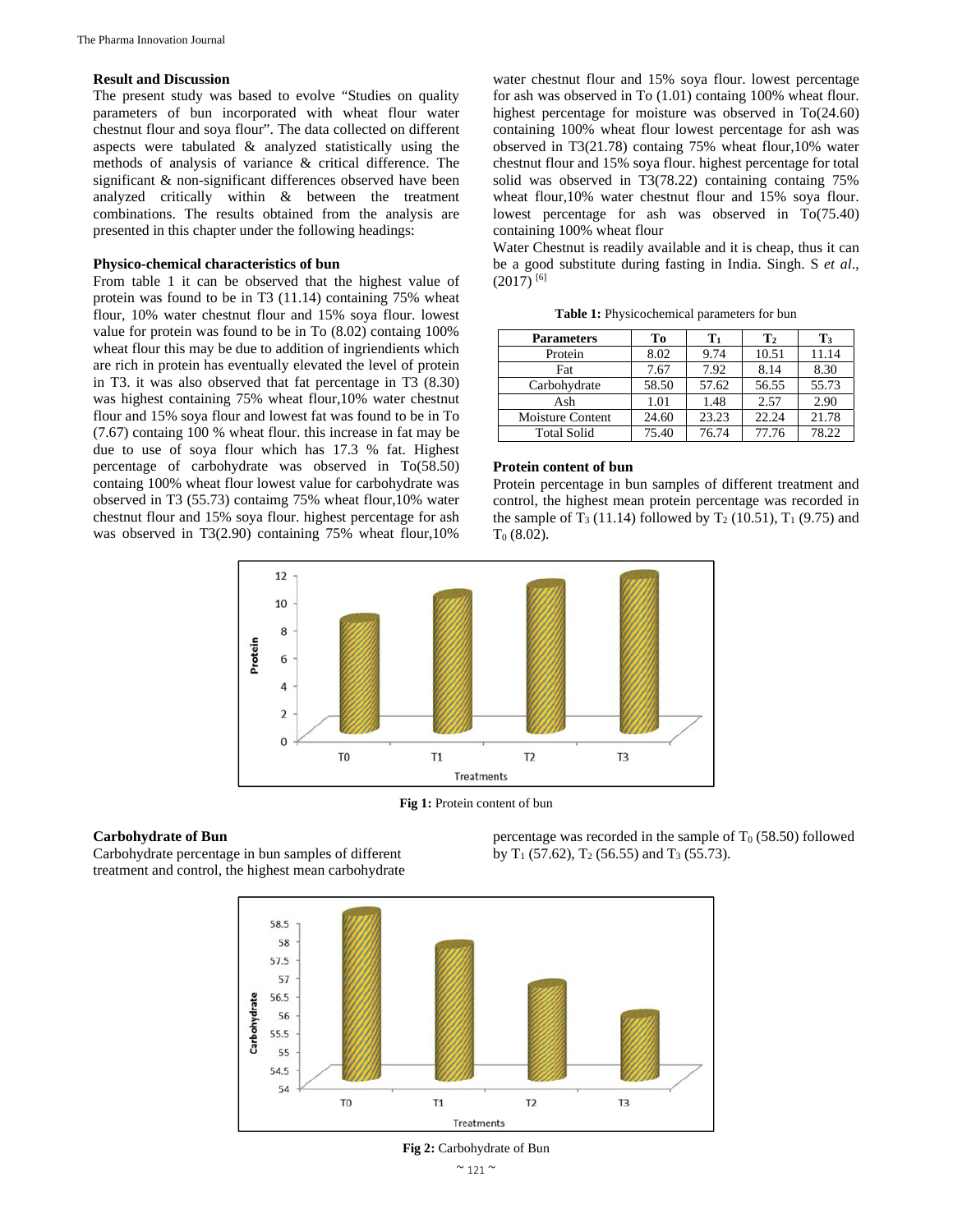# **Ash Content of bun**

Ash percentage in bun samples of different treatment and control, the highest mean ash percentage was recorded in the sample of T<sub>3</sub> (2.90) followed by T<sub>2</sub> (2.57), T<sub>1</sub> (1.48) and T<sub>0</sub> (1.01).



**Fig 3:** Ash Content of bun

# **Fat content of bun**

Fat percentage in bun samples of different treatment and control, the highest mean fat percentage was recorded in the





**Fig 4:** fat content of bun

# **Total solid in bun**

Total solid percentage in bun samples of different treatment and control, the highest mean total solid percentage was





**Fig 5:** Total solid in bun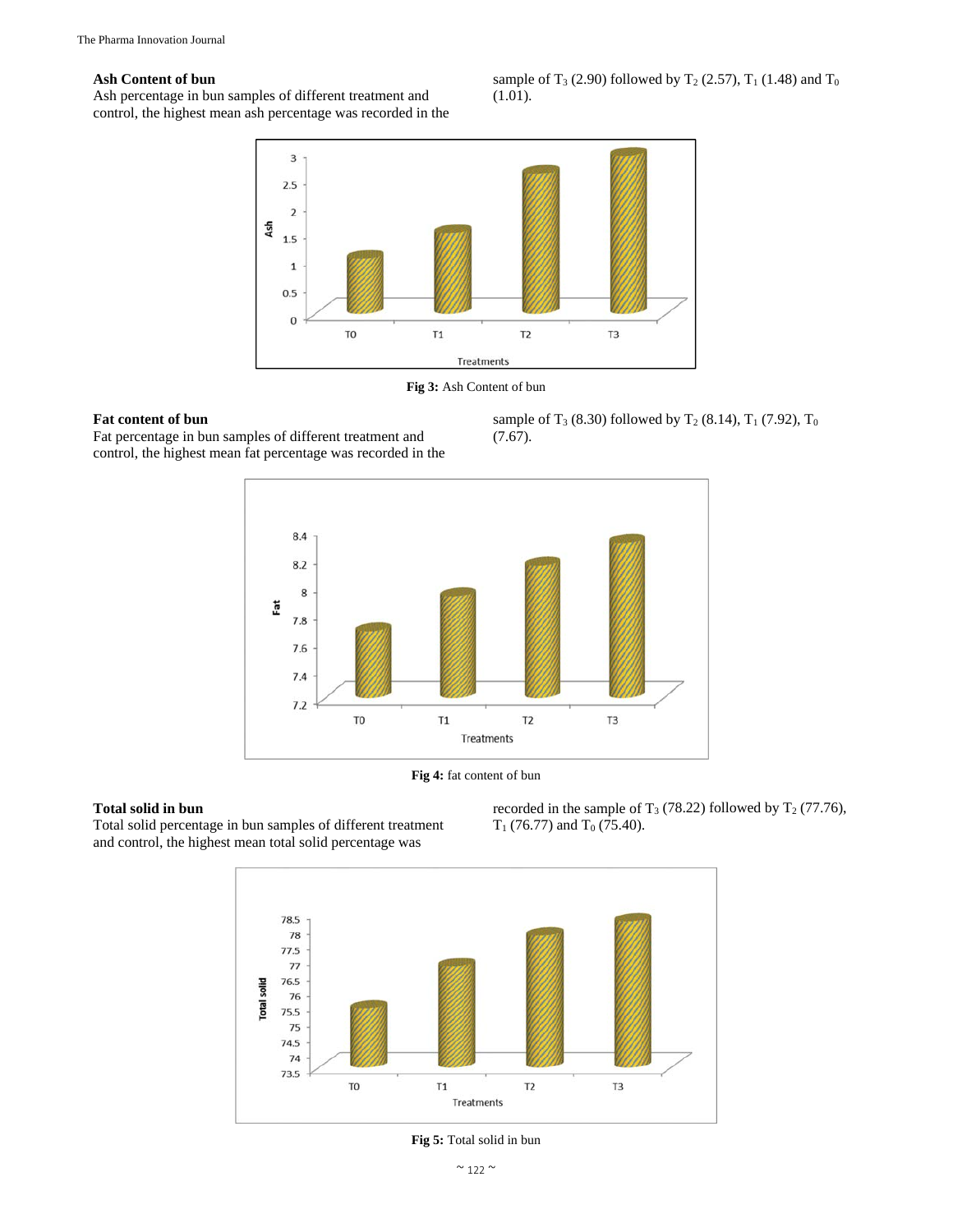#### **Moisture content of Bun**

Moisture percentage in bun samples of different treatment and control, the highest mean moisture percentage was recorded

in the sample of To (24.60) followed by  $T_1$  (23.23),  $T_2$  $(22.24), T<sub>3</sub> (21.78).$ 



**Fig 6:** Moisture content of Bun



#### **Conclusion**

On the basis of the results obtained during the study it is concluded that wheat soy and Water chestnut flour can be successfully employed for the preparation of bun. Soybean is recognized for its value in enhancing protecting health, soybeans have all eight essential amino acids. It lowers blood cholesterol, relaxes constipation, well for diabetes, prevent cardio-vascular diseases, overall health promotion, and prevent cancer helpful in menopause and osteoporosis. Soybean has also functional health benefits especially to those who suffer from lactose intolerance. Water chestnut powder They are good sources of calorie, carbohydrate, dietary fiber, vitamin B6 and also contain fair amount of calcium, potassium, iron and zinc. The data obtained on various parameters were statistically analyzed. Chemical evaluation showed that bun prepared by using wheat flour, soy flour and water chestnut flour (80:10:10), i.e. (treatment  $T_2$ ) was found to be more acceptable in term of sensory quality.

#### **Acknowledgement**

The author is appreciative to the Dean Prof (Dr.) Ramesh Chandra, Warner college of Dairy Technology, SHUATS, Allahabad for providing all amenities to the MSc Students for carrying out this research work.Precious support extended to Dr. S N Thakur whose encouragement guidance and support from initial to the final level enabled me to develop understanding of the subject

## **References**

- 1. AOAC. Official Methods of Analysis of Association of Official Analyticals Chemists, 13<sup>th</sup> ed., AOAC. Washington, D.C, 1980.
- 2. Chavan, Kadam. Nutritional enrichment of bakery products by supplementation with nonwheat flours. Critical Reviews in Food Science and Nutrition*.* 1993; 33:189-226.
- 3. Mugurkar DA. Soy bean health benefits, senior scientist soybean processing and utilization, CIAE, Bhopal